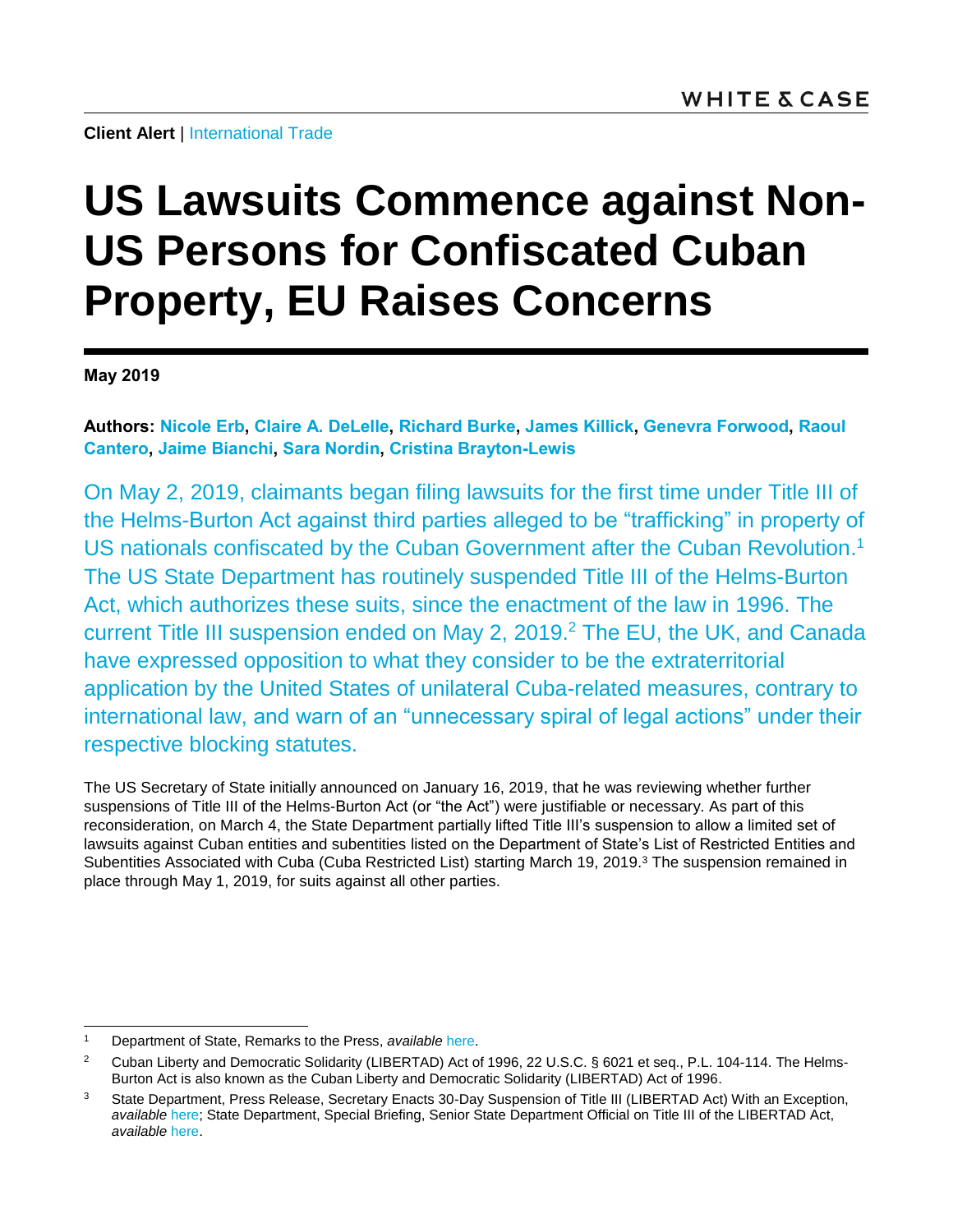With the expiration of the remaining partial suspension, as of May 2 claims may be brought under Title III against any person. The State Department announced that there are no exemptions to the May 2 implementation of Title III.<sup>4</sup> Since May 2, multiple lawsuits have been filed in US federal courts under Title III of the Helms-Burton Act.<sup>5</sup>

A White House fact sheet separately references several additional intended Cuba-related actions of the Trump Administration: (1) new restrictions on nonfamily travel to Cuba, (2) a US\$1,000 per person per quarter cap on personal remittances to Cuba, (3) a prohibition on US dollar transactions with Cuba through third party financial institutions ("U-turn transactions"), and (4) implementation of trafficker travel bans under Title IV of the Helms-Burton Act.<sup>6</sup> There have been no further official statements regarding these additional actions. As discussed below, Title IV has remained in effect since the passage of the Helms-Burton Act in 1996, but has not been actively implemented.

### **Title III of the Helms-Burton Act**

Title III of the Helms-Burton Act creates a right of action for a "United States national"<sup>7</sup> to bring civil suit in US federal court against any person—including a non-US person—who "traffics"<sup>8</sup> in "property"<sup>9</sup> that was "confiscated"<sup>10</sup> by the Cuban Government after the Cuban Revolution. The Act defines trafficking broadly, but requires that trafficking be knowing and intentional. Current US nationals who own claims on confiscated property may bring suit, regardless of whether they were US nationals at the original time of confiscation.<sup>11</sup> Treble damages are available for claimants holding claims certified by the Foreign Claims Settlement Commission (the FCSC) and in certain cases when the claimant provides the defendant with notice of an intended suit.

There are limitations on Title III claims, such as a two-year statute of limitations after the relevant "trafficking" ceases to occur and a requirement that the amount in controversy (as defined in the statute) must exceed US\$50,000. Additionally, US nationals who bring Title III suits are barred from bringing other civil suits in the United States or any US jurisdiction for the same subject matter, and likewise cannot bring a Title III suit if they previously sued in US court for the same subject matter under other laws. No license is needed to bring actions

 $\overline{4}$ <sup>4</sup> State Department, Briefing with Assistant Secretary for Western Hemisphere Affairs Kimberly Breier, *available* [here.](https://www.state.gov/r/pa/prs/ps/2019/04/291176.htm)

<sup>5</sup> *See generally* Complaint, *Exxon Mobil Corp. v. Corporacion Cimex S.A.*, No. 19-CV-1277 (D.D.C. May 2, 2019); Complaint, *Garcia-Bengochea v. Carnival Corporation*, No. 1:19-cv-21725 (S.D. Fla. May 2, 2019); Complaint, *Havana Docks Corporation v. Carnival Corporation*, Case No. 1:19-cv-21724 (S.D. Fla. May 1, 2019).

<sup>&</sup>lt;sup>6</sup> White House Fact Sheet, President Donald J. Trump is Taking a Stand for Democracy and Human Rights in the Western Hemisphere, *available* [here.](https://www.whitehouse.gov/briefings-statements/president-donald-j-trump-taking-stand-democracy-human-rights-western-hemisphere/)

<sup>7</sup> "US national" is defined as any US citizen or other legal entity organized under the laws of the United States, and which has its principal place of business in the United States. *See* LIBERTAD Act § 4 (15).

<sup>&</sup>lt;sup>8</sup> Trafficking: With certain exceptions, knowingly and intentionally (i) selling, transferring, distributing, dispensing, brokering, managing or otherwise disposing of confiscated property, or purchasing, leasing, receiving, possessing, obtaining control of, managing, using, or otherwise acquiring or holding an interest in confiscated property; (ii) engaging in commercial activity using or otherwise benefiting from confiscated property; or (iii) causing, directing, participating in, or profiting from, trafficking as described above by another person, or otherwise engaging in trafficking through another person, without the authorization of any US national who holds a claim to the property. *See* LIBERTAD Act § 4 (13).

<sup>9</sup> Property: Any property (including IP), whether real, personal, or mixed, and any present, future, or contingent right. security, or other interest therein, including any leasehold interest. Real property used for residential purposes is excluded unless, as of March 12, 1996, the property claim is held by a US national and certified by the Foreign Claims Settlement Commission, or if an official of the Cuban Government or the ruling Cuban political party occupies the property. *See* LIBERTAD Act § 4 (12).

<sup>&</sup>lt;sup>10</sup> Confiscation: (a) The nationalization, expropriation, or other seizure by the Cuban Government of ownership or control of property on or after January 1, 1959 without the return or compensation for the property, or without settlement of the claim to the property pursuant to an international claims settlement agreement or other mutually accepted settlement procedure; or (b) The Cuban Government's repudiation of, default on, or failure to pay on or after January 1, 1959 the following: (i) a debt of any enterprise nationalized, expropriated, or otherwise taken by the Cuban Government, (ii) a debt that is a charge on property nationalized, expropriated, or otherwise taken by the Cuban government, or (iii) a debt which was incurred by the Cuban Government in satisfaction or settlement of a confiscated property claim. *See* LIBERTAD Act § 4 (4).

<sup>11</sup> State Department, Special Briefing, Senior State Department Official on Title III of the LIBERTAD Act, *available* [here.](https://www.state.gov/r/pa/prs/ps/2019/03/289871.htm)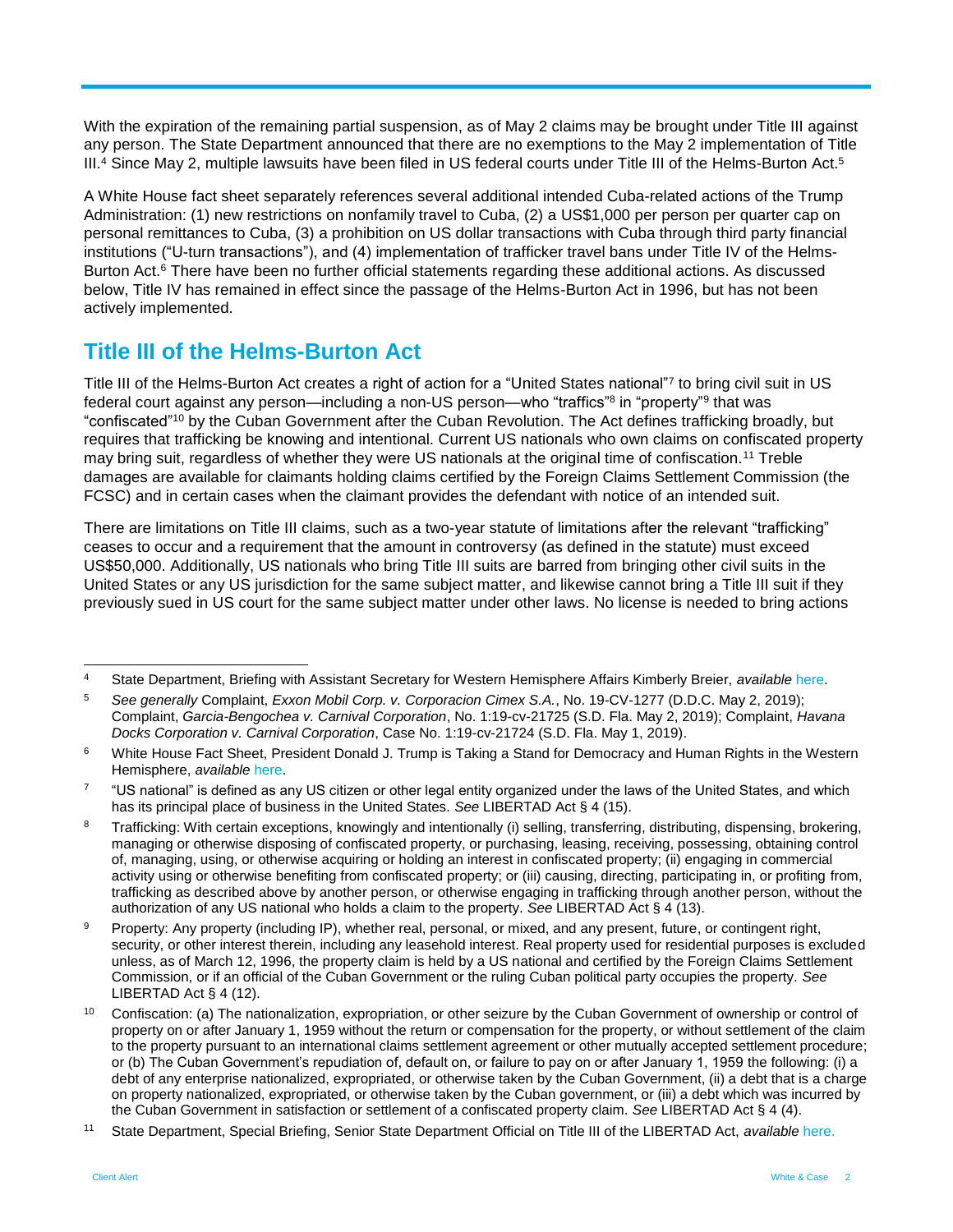under Title III, but a license would be needed to execute a judgment against or to enter into a settlement involving blocked property.

The reinstatement of Title III does not have a direct impact on Title IV of the Helms-Burton Act, which was never suspended and remains in effect. The US government continues to have broad discretion regarding the enforcement of this provision, which requires the Secretary of State to deny visas to, and the Attorney General to exclude from the United States, any alien<sup>12</sup> who the Secretary of State determines: (1) has confiscated, or has directed or overseen the confiscation of, property a claim to which is owned by a US national, (2) traffics in such property, (3) is a corporate officer, principal, or shareholder with a controlling interest in an entity that has been involved in the confiscation or trafficking of such property, or (4) is a spouse, minor child, or agent of any of the aforementioned.<sup>13</sup> The White House issued a statement on April 17, stating that the Administration would not issue a visa to anyone found to have trafficked in property confiscated by Cuba from an American.<sup>14</sup>

#### **Title III's Treatment of "Certified" Claims**

The FCSC previously considered US nationals' claims for property expropriated, nationalized, intervened in, or otherwise taken by the Cuban Government, determined which claims were valid, and assigned a value to such claims. These valid claims were then certified to the Secretary of State. <sup>15</sup> Title III provides for specific, privileged treatment of these certified claims, including the right to treble damages. Additionally, the Act requires US courts hearing Title III actions to accept the FCSC's certification of a US national's claim as conclusive proof of that US national's ownership of property and creates a rebuttable presumption in favor of the FCSC's valuation of certified claims. The Act also requires US courts hearing Title III actions to accept the FCSC's findings on denied claims as conclusive. Further, US nationals who were eligible to but did not file a claim with the FCSC may not bring an action on that claim under Title III. The Act recognizes the right of certain claimants with uncertified claims to bring Title III actions, and the State Department has confirmed that Title III actions are not limited to certified claims.<sup>16</sup>

There are currently 5,913 certified claims for confiscated property with the FCSC pending settlement with Cuba, valued at over US\$1.9 billion. With interest, the value is estimated to be roughly US\$8 billion.<sup>17</sup> The US government estimates that as of 1996, there may have been up to 200,000 claims not reviewed by the FCSC that could be pursued (subject to Title III's restrictions), valued in the tens of billions of dollars.<sup>18</sup>

Following the US lifting of the suspension of Title III on May 2, multiple suits have been filed in US courts by claimants seeking treble damages on multimillion-dollar FCSC-certified claims. 19

#### **International Reactions: risk of "unnecessary spiral of legal actions"**

The implementation of Title III will face political and legal challenges from other countries. The EU and Canada issued a joint statement on April 17, stating that they consider the extraterritorial application of unilateral measures relating to Cuba to be contrary to international law.<sup>20</sup> Both the EU and Canada have in place "blocking

l

 $12$  Although the Act does not define "alien," it is generally defined as any person not a citizen or national of the United States. See, *e.g.* 8 U.S.C. 1101(a)(3), Immigration and Nationality definitions.

<sup>13</sup> *See* LIBERTAD Act § 401

<sup>14</sup> White House Fact Sheet: President Donald J. Trump is Taking a Stand For Democracy and Human Rights in the Western Hemisphere, *available* [here.](https://www.whitehouse.gov/briefings-statements/president-donald-j-trump-taking-stand-democracy-human-rights-western-hemisphere/)

<sup>15</sup> Department of Justice, Foreign Claims Settlement Commission of the United States, Completed Programs – Cuba, *available* [here;](https://www.justice.gov/fcsc/claims-against-cuba) Department of Justice, Foreign Claims Settlement Commission: Adjudication of Claims of US Nationals Against the Government of Cuba, 70 Fed. Reg. 46890-46891 (Aug. 11, 2005), *available* [here.](https://www.govinfo.gov/content/pkg/FR-2005-08-11/pdf/05-15910.pdf)

<sup>16</sup> State Department, Special Briefing, Senior State Department Official on Title III of the LIBERTAD Act, *available* [here.](https://www.state.gov/r/pa/prs/ps/2019/03/289871.htm)

<sup>&</sup>lt;sup>17</sup> Department of Justice, Foreign Claims Settlement Commission of the United States, Completed Programs – Cuba, *available* [here.](https://www.justice.gov/fcsc/claims-against-cuba)

<sup>18</sup> State Department, Briefing with Assistant Secretary for Western Hemisphere Affairs Kimberly Breier, *available* [here.](https://www.state.gov/r/pa/prs/ps/2019/04/291176.htm)

<sup>19</sup> *See* note 5, *supra*.

<sup>&</sup>lt;sup>20</sup> Joint Statement by Federica Mogherini, Chrystia Freeland and Cecilia Malmström on the decision of the United States to further activate Title III of the Helms Burton (Libertad) Act, *available* [here.](https://eeas.europa.eu/headquarters/headquarters-homepage/61181/joint-statement-federica-mogherini-chrystia-freeland-and-cecilia-malmstr%C3%B6m-decision-united_en)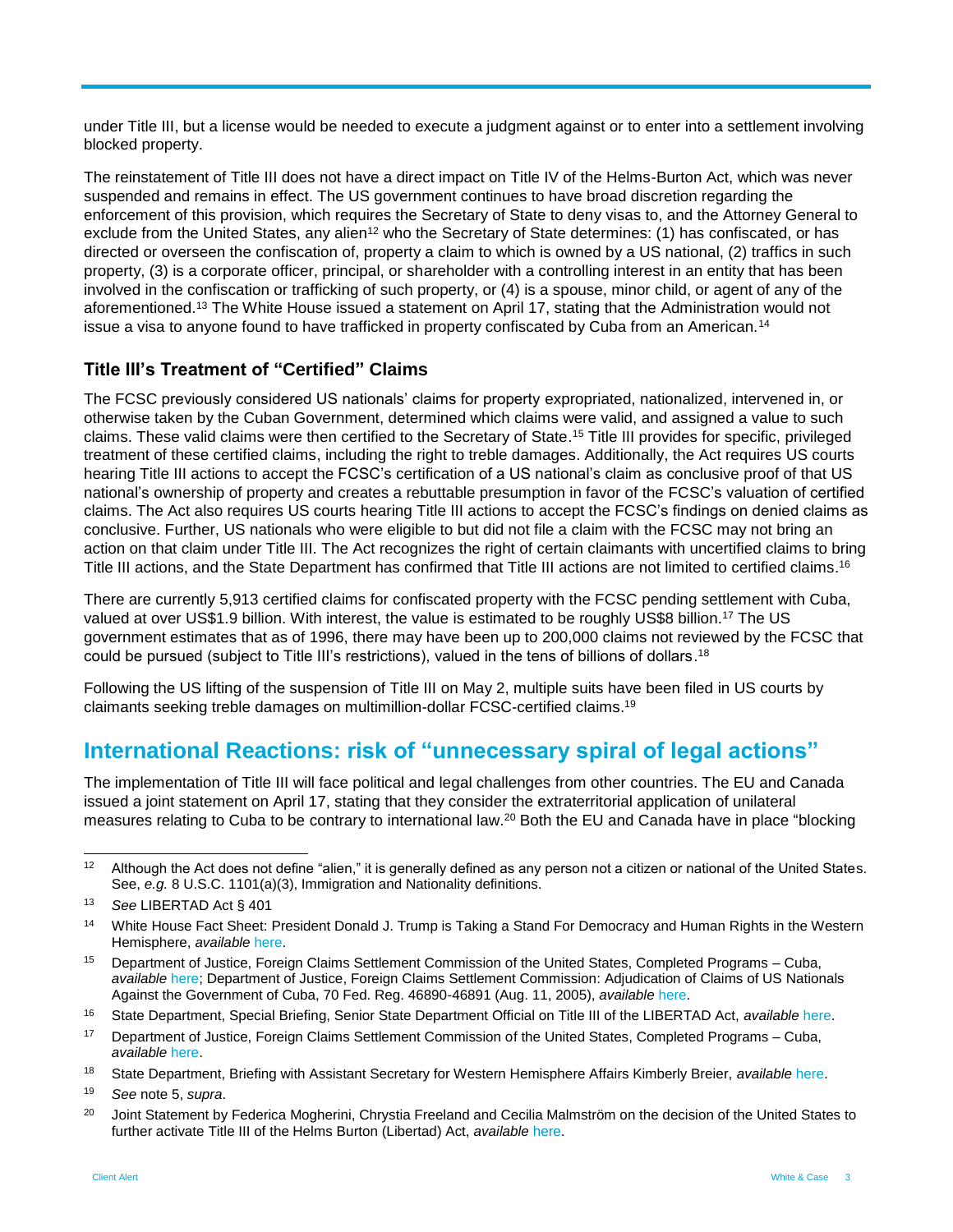regulations," Canada's Foreign Extraterritorial Measures Act (FEMA) and the EU's Blocking Regulation,<sup>21</sup> which could present significant obstacles to the pursuit of Title III claims against Canadian and EU persons, as well as the enforcement and recognition of Title III judgments in Canada and the EU. In addition, these blocking regulations allow for counterclaims against Title III claimants in European and Canadian courts.<sup>22</sup> In light of this, the joint statement warns that "the US decision to allow suits against foreign companies can only lead to an unnecessary spiral of legal actions."

Specifically, the EU Blocking Regulation prohibits certain EU-related persons from complying, whether directly or through a subsidiary or other intermediary person, with any requirement from a US court resulting from the Helms-Burton Act (potentially including interim orders concerning, for example, discovery). The EU Blocking Regulation also provides that any US judgment giving effect to the Helms-Burton Act shall not be recognized or enforced in the EU, making it difficult to enforce a Title III judgment against assets in the EU. Finally, if any EU-related person protected under the EU Blocking Regulation were to suffer detriment as a result of the application of the Helms-Burton Act, they would be entitled to recover compensation in the EU from any person or entity causing them damage, or from any person acting on their behalf or their intermediary.

There is sparse guidance and precedent on these provisions, so it remains to be seen how EU and US courts respond to them. It is clear, however, that for Title III claims that involve Canadian or European parties, plaintiffs and defendants alike should consider these complexities at the outset when defining their litigation strategies.

The UK Foreign & Commonwealth Office has also voiced its support for the EU position, in line with its stated policy that even after "Brexit" it would remain aligned with the EU on the issue of US sanctions that are deemed to apply extraterritorially and affect business interests of EU and UK companies.<sup>23</sup>

Previously, challenges to the Helms-Burton Act were launched following its passage in 1996, including a Request for Consultations at the WTO.<sup>24</sup> The WTO action was suspended in light of understandings reached by the EU with the United States regarding the suspension of the Title III right of action. The EU asserts that the announced implementation of Title III breaches these EU-United States agreements, which could result in the reactivation of the case before the WTO. 25

## **US Trajectory on Cuba**

The State Department stated that Title III's implementation is part of a new US policy trajectory toward Cuba that emanates from the June 16, 2017 National Security Presidential Memorandum (NSPM-5) "Strengthening the Policy of the United States Toward Cuba."<sup>26</sup> NSPM-5 directed increased sanctions on Cuba, such as limitations on "people to people" travel to Cuba.

#### **Cuba Restricted List**

The first major step in the "trajectory" under NSPM-5 was the issuance of the Cuba Restricted List on November 9, 2017.<sup>27</sup> The Cuba Restricted List includes entities and subentities that are determined to be under the control of, or acting for or on behalf of, the Cuban military, intelligence, or security services or personnel. Entities or subentities owned or controlled by an entity or subentity on the Cuba Restricted List are not treated as restricted

l <sup>21</sup> Canada, Foreign Extraterritorial Measures Act (FEMA) § 7.1, *available* [here;](https://laws-lois.justice.gc.ca/eng/acts/f-29/index.html) European Union, Council Regulation No. 2271/96 at Articles 4, 5, 11 and Annex, as amended, *available* [here.](https://eur-lex.europa.eu/legal-content/EN/TXT/?uri=CELEX:01996R2271-20180807)

<sup>22</sup> *See* FEMA §§ 8.1, 9 *available* [here;](https://laws-lois.justice.gc.ca/eng/acts/f-29/page-2.html#h-11) Regulation No. 2271/96 at Articles 6 and 11, as amended, *available* [here.](https://eur-lex.europa.eu/legal-content/EN/TXT/?uri=CELEX:01996R2271-20180807)

<sup>23</sup> *See* our client alert on UK Sanctions after Brexit, *available* [here.](https://www.whitecase.com/publications/alert/sanctions-after-brexit-first-uk-sanctions-regimes) 

<sup>24</sup> DS38: United States – The Cuban Liberty and Democratic Solidarity Act, *available* [here.](https://www.wto.org/english/tratop_e/dispu_e/cases_e/ds38_e.htm)

<sup>&</sup>lt;sup>25</sup> Joint Statement by Federica Mogherini and Cecilia Malmström on the decision of the United States to further activate Title III of the Helms Burton (Libertad) Act, *available* [here.](https://eeas.europa.eu/headquarters/headquarters-homepage/61183/joint-statement-federica-mogherini-and-cecilia-malmstr%C3%B6m-decision-united-states-further_en)

<sup>26</sup> State Department, NSPM, *available* [here;](https://www.federalregister.gov/documents/2017/10/20/2017-22928/strengthening-the-policy-of-the-united-states-toward-cuba) our previous client alert on the NSPM is *available* [here.](https://www.whitecase.com/publications/alert/united-states-announces-new-cuba-policy)

<sup>27</sup> The current Cuba Restricted List, last updated April 24, 2019, is *available* [here;](https://www.state.gov/e/eb/tfs/spi/cuba/cubarestrictedlist/291329.htm) State Department, Notice and Initial Publication of List of Entities and Subentities Associated with Cuba, *available* [here.](https://www.federalregister.gov/documents/2017/11/09/2017-24449/the-state-departments-list-of-entities-and-subentities-associated-with-cuba-cuba-restricted-list)